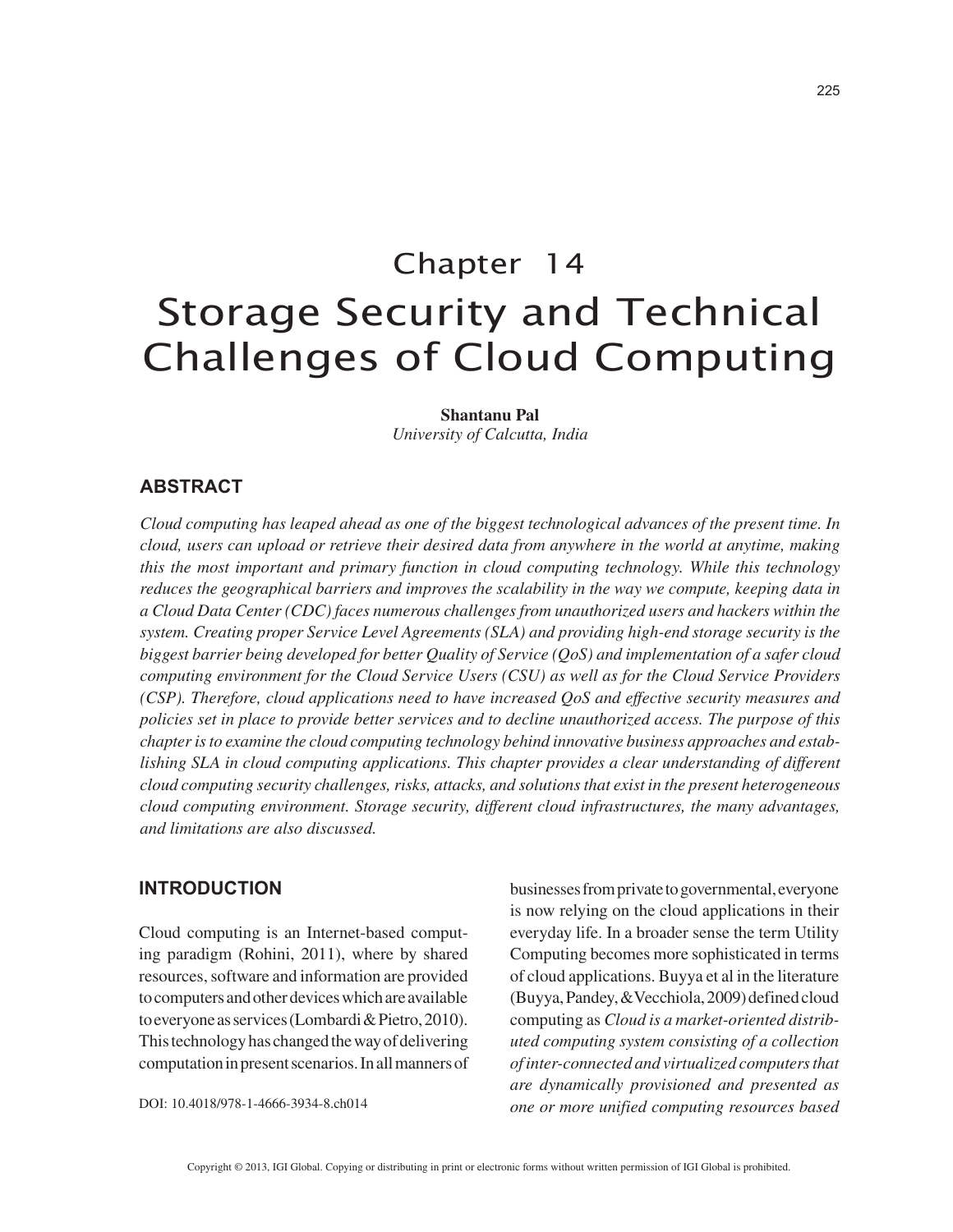*on service-level agreements established through negotiation between the service provider and consumers*. From this definition it is clear that cloud computing is a market-oriented business paradigm that is provisioned dynamically to deliver a more flexible business environment to the clients. This technology improves the scalability as well as easy to use for end users who avail themselves of this technology pay only for the particular service they require. Moreover cloud services can be expanded or reduced depending upon the user's request by adding or removing Virtualized Machines (VM) in the system.

In the cloud, users can access their requested information from a shared resource pool, known as CDC, with minimum computer knowledge and vast computer resources to acquire the data. Users don't need to know where the data is stored or how this data is being retrieved. They only need pay to the service provider for the services that they are using, based on their SLA (Schmietendorf, Dumke, & Reitz, 2004). Generally this approach is more acceptable for online business scenarios where users and service providers are both able to benefit from the services in a cloud computing environment. SLA is the contract between the vendors (typically the CSP) and the users (typically the CSU) with legal conditions and regulations applies for using the services. One of the major characteristics of SLA is the QoS being delivered to the customers (Chaves, Westphall, & Lamin, 2010) and it should cover a transparent aspect of cost, security, legal requirements for data placement, eco-efficiency and more (Lawrence, Djemame, W¨aldrich, Ziegler, & Zsigri, 2010; Buyya, Ranjan, & Calheiros, 2010). Choosing the correct vendor for a business and taking care of the right agreements is also an important factor for achieving success within the business (Zhu, 2010).

Some important issues of cloud computing can be drawn as follows: (1) large scale computing resources, (2) high scalability and elasticity, (3) shared resource pooling (virtualized and physical resources), (4) dynamic resource scheduling, (5) general purpose, (6) flexibility, etc. Cloud computing is a broader term combining several different types of service offerings. In general it can be distinguished among Software, Platform and Infrastructure as a Service (Qian, Luo, Du, & Guo, 2009; Bleikertz, 2010; Yan, Rong, & Zhao, 2009; Stanoevska-Slabeva & Wozniak, 2010), offered by the CSP. Armbrust et al defined cloud computing as (Stanoevska-Slabeva & Wozniak, 2010):

*Cloud Computing refers to both the applications delivered as services over the Internet and the hardware and systems software in the datacenters that provide those services. The services themselves have long been referred to as Software as a Service (SaaS). The datacenter hardware and software is what we will call a Cloud. When a Cloud is made available in a pay-as-you-go manner to the general public, we call it a Public Cloud; the service being sold is Utility Computing. We use the term Private Cloud to refer to internal datacenters of a business or other organization, not made available to the general public. Thus, Cloud Computing is the sum of SaaS and Utility Computing, but does not include Private Clouds. People can be users or providers of SaaS, or users or providers of Utility Computing.*

The benefits of using cloud computing technology are clear to the end users, but however, cloud computing still faces great challenges in terms of storage security and privacy protection. One of the most important concerns is to protect user's sensitive information in a CDC. These challenges are need to be carefully addressed for deploying innovative business models into the cloud platform, particularly in a secure public cloud environment (Ren, Wang, & Wang, 2012).

The remainder of this chapter is organized as follows: At first a discussion of cloud computing for an innovative business approach is presented to understand the basic architecture behind this technology. In addition this chapter will also provide a